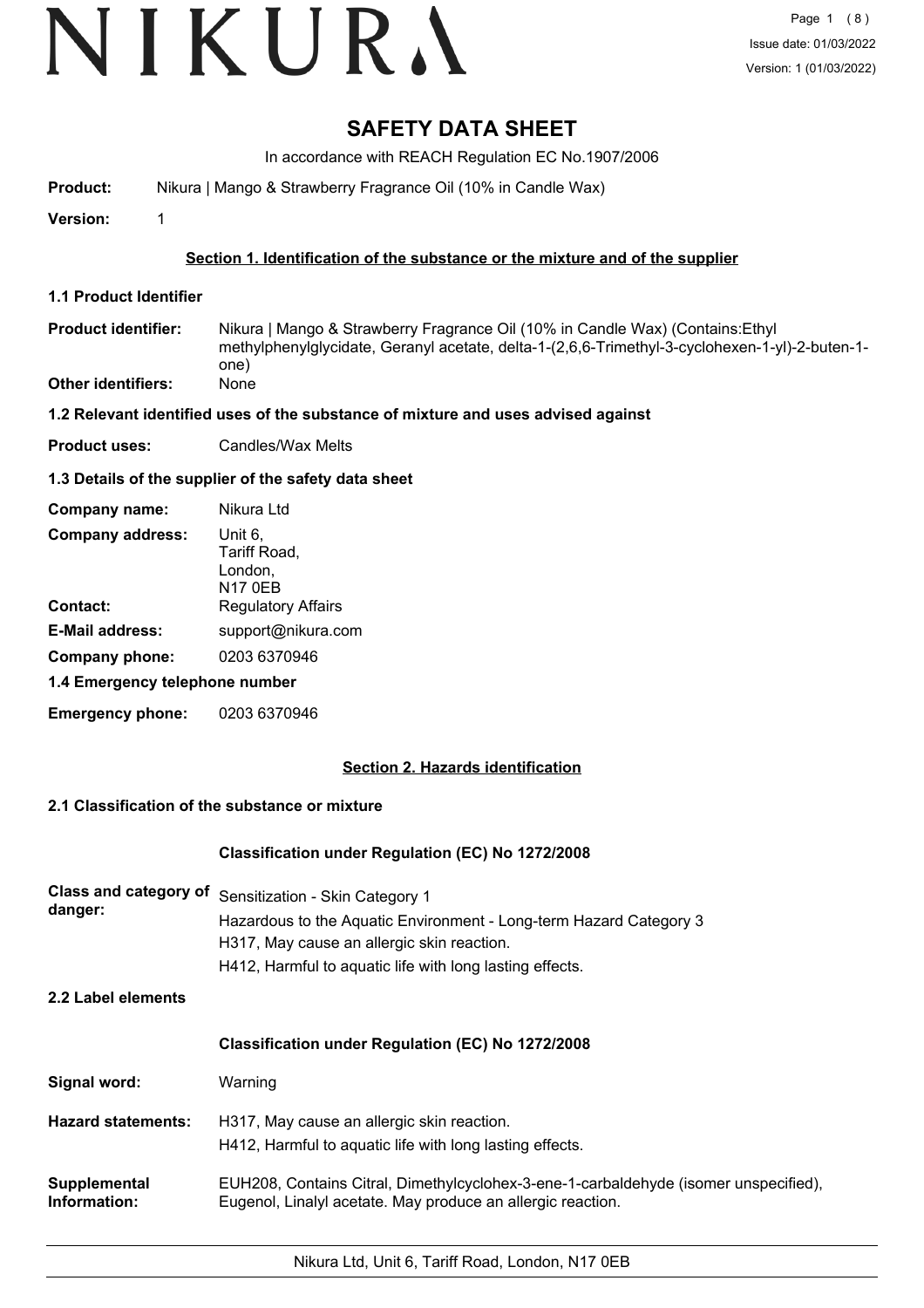## **SAFETY DATA SHEET**

In accordance with REACH Regulation EC No.1907/2006

**Product:** Nikura | Mango & Strawberry Fragrance Oil (10% in Candle Wax)

P261, Avoid breathing vapour or dust.

#### **Version:** 1

**Precautionary statements:**

P272, Contaminated work clothing should not be allowed out of the workplace. P273, Avoid release to the environment. P280, Wear protective gloves/eye protection/face protection. P302/352, IF ON SKIN: Wash with plenty of soap and water.

P333/313, If skin irritation or rash occurs: Get medical advice/attention.

P363, Wash contaminated clothing before reuse.

P501, Dispose of contents/container to approved disposal site, in accordance with local regulations.



#### **2.3 Other hazards**

**Pictograms:**

**Other hazards:** None

**Section 3. Composition / information on ingredients**

#### **3.2 Mixtures**

#### **Contains:**

| <b>Name</b>                                                                                  | <b>CAS</b> | <b>EC</b> | <b>REACH Registration</b><br>No. | %           | <b>Classification for</b><br>(CLP) 1272/2008                          |
|----------------------------------------------------------------------------------------------|------------|-----------|----------------------------------|-------------|-----------------------------------------------------------------------|
| 3a,4,5,6,7,7a-<br>Hexahydro-4,7-<br>methano-1H-indenyl<br>propionate (mixture of<br>(isomers | 68912-13-0 | 272-805-7 |                                  | $1 - 5%$    | Aquatic Chronic 2;<br>H411.-                                          |
| lalpha, alpha-<br>Dimethylphenethyl<br><b>butyrate</b>                                       | 10094-34-5 | 233-221-8 |                                  | $1 - 5%$    | Aquatic Chronic 2;<br>H411.-                                          |
| Ethyl<br><b>Imethylphenylglycidate</b>                                                       | 77-83-8    | 201-061-8 |                                  | $1 - 5%$    | Skin Sens. 1B-Aquatic<br>Chronic 2;H317-H411,-                        |
| $1,3,4,6,7,8$ -Hexahydro-<br>[4,6,6,7,8,8]<br>hexamethylcyclopenta-<br>gamma-2-benzopyran    | 1222-05-5  | 214-946-9 |                                  | $1 - 5%$    | Aquatic Acute 1-<br>Aquatic Chronic 1;<br>H410.-                      |
| Geranyl acetate                                                                              | 105-87-3   | 203-341-5 |                                  | $1 - 5%$    | Skin Irrit, 2-Skin Sens.<br>1B-Aquatic Chronic 3;<br>H315-H317-H412.- |
| Linalyl acetate                                                                              | 115-95-7   | 204-116-4 |                                  | $0.1 - 1\%$ | lSkin Irrit. 2-Skin Sens.<br>1B:H315-H317 -                           |
| <b>I</b> Citral                                                                              | 5392-40-5  | 226-394-6 |                                  | $0.1 - 1\%$ | Skin Irrit. 2-Eye Irrit. 2-<br>Skin Sens. 1;H315-<br>H317-H319,-      |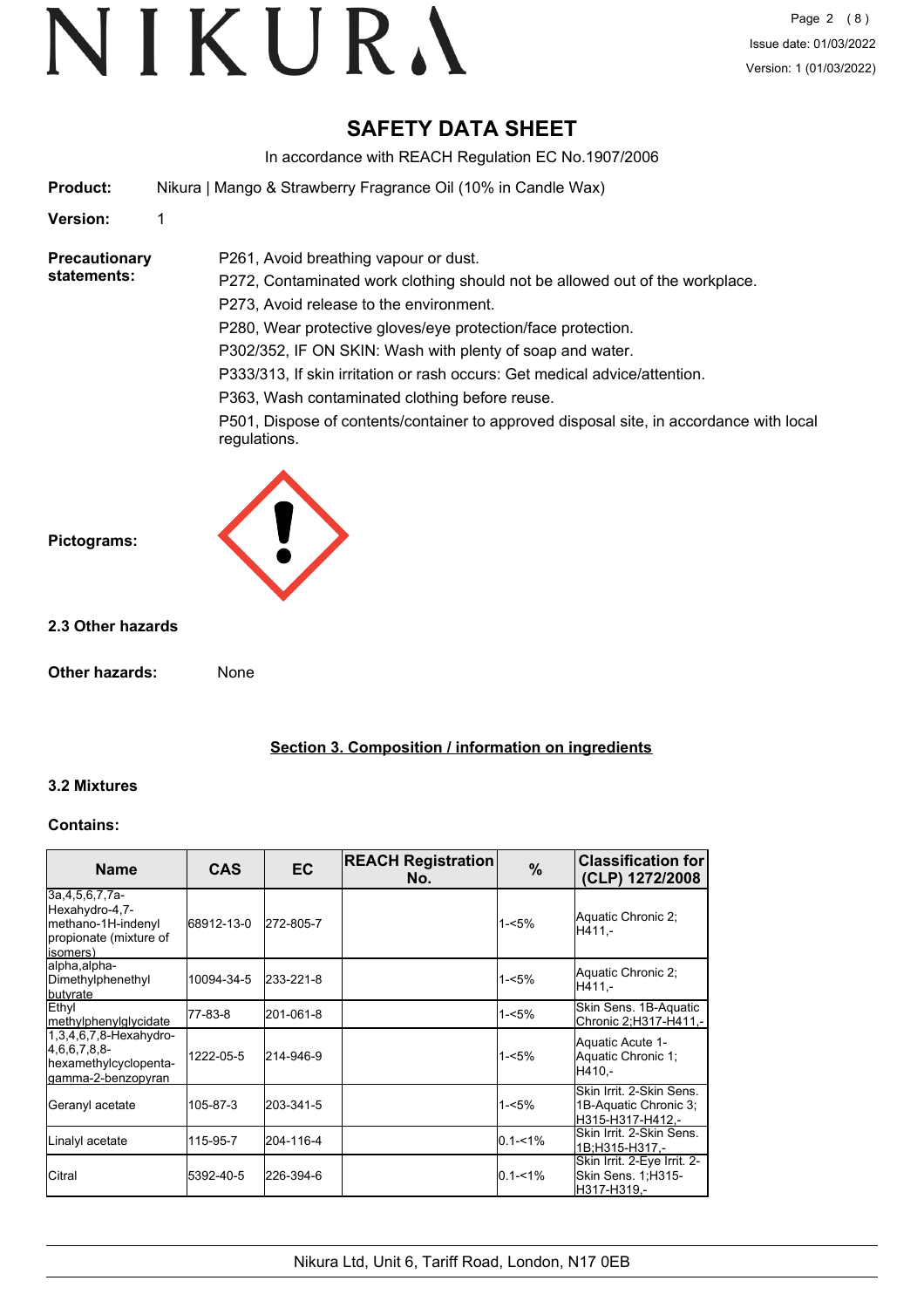# VIKURA

## **SAFETY DATA SHEET**

In accordance with REACH Regulation EC No.1907/2006

**Product:** Nikura | Mango & Strawberry Fragrance Oil (10% in Candle Wax)

#### **Version:** 1

| Dimethylcyclohex-3-<br>lene-1-carbaldehyde<br>(isomer unspecified)           | 27939-60-2 | 248-742-6 | $0.1 - 1\%$ | Skin Irrit. 2-Eye Irrit. 2-<br>lSkin Sens. 1B-Aquatic<br>Chronic 2;H315-H317-<br>H319-H411 -                          |
|------------------------------------------------------------------------------|------------|-----------|-------------|-----------------------------------------------------------------------------------------------------------------------|
| $ delta-1-(2,6,6-Trimethyl- $<br>$3-c$ yclohexen-1-yl $)-2-$<br>Ibuten-1-one | 57378-68-4 | 260-709-8 | $0.1 - 1\%$ | Acute Tox. 4-Skin Irrit.<br>2-Skin Sens, 1A-<br>Aquatic Acute 1-<br>Aquatic Chronic 1:<br>IH302-H315-H317-<br>IH410.- |
| Eugenol                                                                      | 97-53-0    | 202-589-1 | $0.1 - 1\%$ | Eye Irrit. 2-Skin Sens.<br>1B:H317-H319.-                                                                             |

#### **Substances with Community workplace exposure limits:**

Not Applicable

**Substances that are persistent, bioaccumulative and toxic or very persistent and very bioaccumulative, greater than 0.1%:**

Not Applicable

#### **Section 4. First-aid measures**

#### **4.1 Description of first aid measures**

| Inhalation:           | Remove from exposure site to fresh air, keep at rest, and obtain medical attention.          |
|-----------------------|----------------------------------------------------------------------------------------------|
| Eye exposure:         | Flush immediately with water for at least 15 minutes. Contact physician if symptoms persist. |
| <b>Skin exposure:</b> | IF ON SKIN: Wash with plenty of soap and water.                                              |
| Ingestion:            | Rinse mouth with water and obtain medical attention.                                         |

#### **4.2 Most important symptoms and effects, both acute and delayed**

May cause an allergic skin reaction.

#### **4.3 Indication of any immediate medical attention and special treatment needed**

None expected, see Section 4.1 for further information.

#### **SECTION 5: Firefighting measures**

#### **5.1 Extinguishing media**

Suitable media: Carbon dioxide, Dry chemical, Foam.

### **5.2 Special hazards arising from the substance or mixture**

In case of fire, may be liberated: Carbon monoxide, Unidentified organic compounds.

### **5.3 Advice for fire fighters:**

In case of insufficient ventilation, wear suitable respiratory equipment.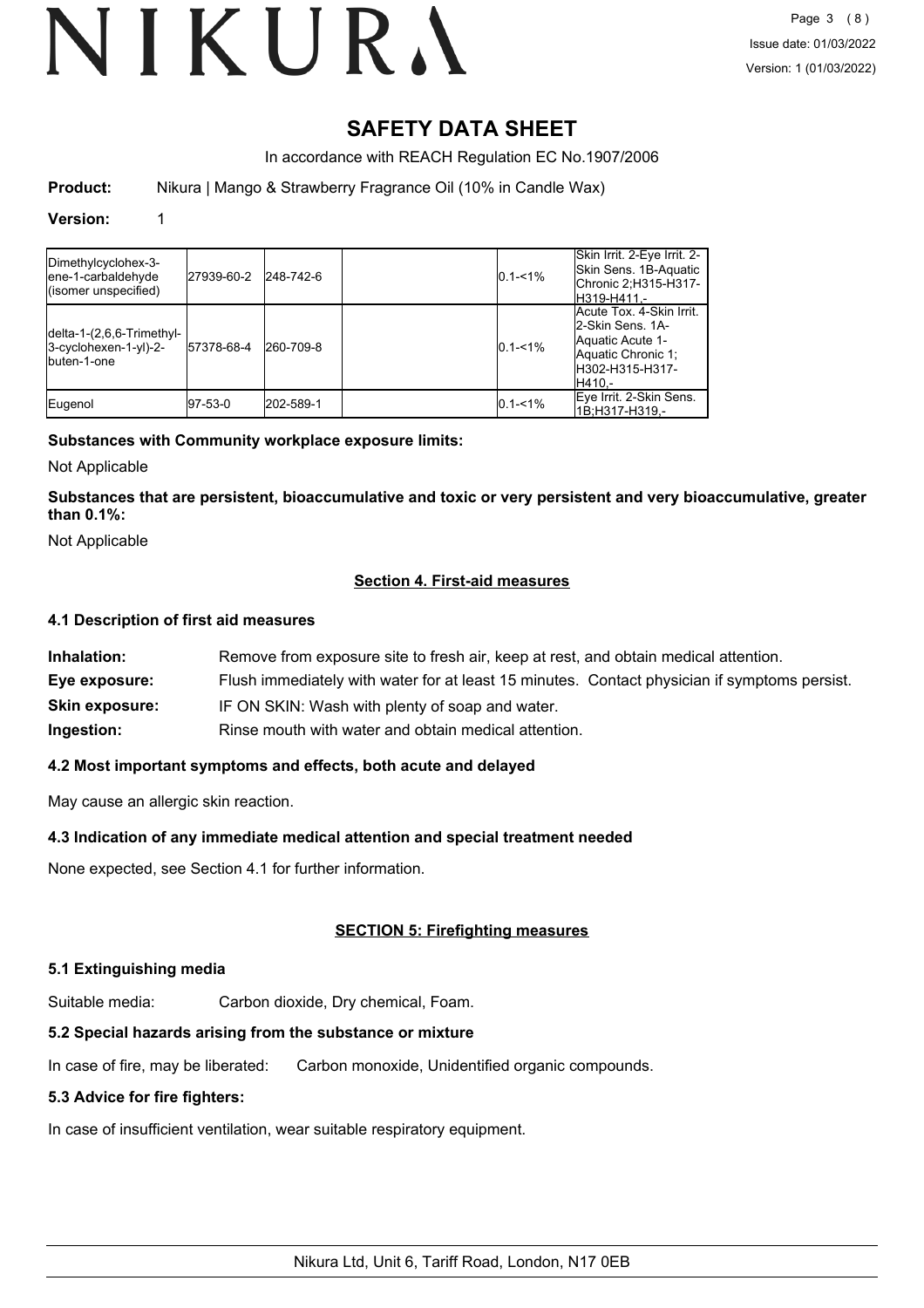# VIKURA

### **SAFETY DATA SHEET**

In accordance with REACH Regulation EC No.1907/2006

**Product:** Nikura | Mango & Strawberry Fragrance Oil (10% in Candle Wax)

**Version:** 1

#### **Section 6. Accidental release measures**

#### **6.1 Personal precautions, protective equipment and emergency procedures:**

Avoid inhalation. Avoid contact with skin and eyes. See protective measures under Section 7 and 8.

#### **6.2 Environmental precautions:**

Keep away from drains, surface and ground water, and soil.

#### **6.3 Methods and material for containment and cleaning up:**

Remove ignition sources. Provide adequate ventilation. Avoid excessive inhalation of vapours. Contain spillage immediately by use of sand or inert powder. Dispose of according to local regulations.

#### **6.4 Reference to other sections:**

Also refer to sections 8 and 13.

#### **Section 7. Handling and storage**

#### **7.1 Precautions for safe handling:**

Keep away from heat, sparks, open flames and hot surfaces. - No smoking. Use personal protective equipment as required. Use in accordance with good manufacturing and industrial hygiene practices. Use in areas with adequate ventilation Do not eat, drink or smoke when using this product.

#### **7.2 Conditions for safe storage, including any incompatibilities:**

Store in a well-ventilated place. Keep container tightly closed. Keep cool. Ground/bond container and receiving equipment. Use explosion-proof electrical, ventilating and lighting equipment. Use only non-sparking tools. Take precautionary measures against static discharge.

#### **7.3 Specific end use(s):**

Candles/Wax Melts: Use in accordance with good manufacturing and industrial hygiene practices.

#### **Section 8. Exposure controls/personal protection**

#### **8.1 Control parameters**

Workplace exposure limits: Not Applicable

#### **8.2 Exposure Controls**

#### **Eye / Skin Protection**

Wear protective gloves/eye protection/face protection

#### **Respiratory Protection**

Under normal conditions of use and where adequate ventilation is available to prevent build up of excessive vapour, this material should not require special engineering controls. However, in conditions of high or prolonged use, or high temperature or other conditions which increase exposure, the following engineering controls can be used to minimise exposure to personnel: a) Increase ventilation of the area with local exhaust ventilation. b) Personnel can use an approved, appropriately fitted respirator with organic vapour cartridge or canisters and particulate filters. c) Use closed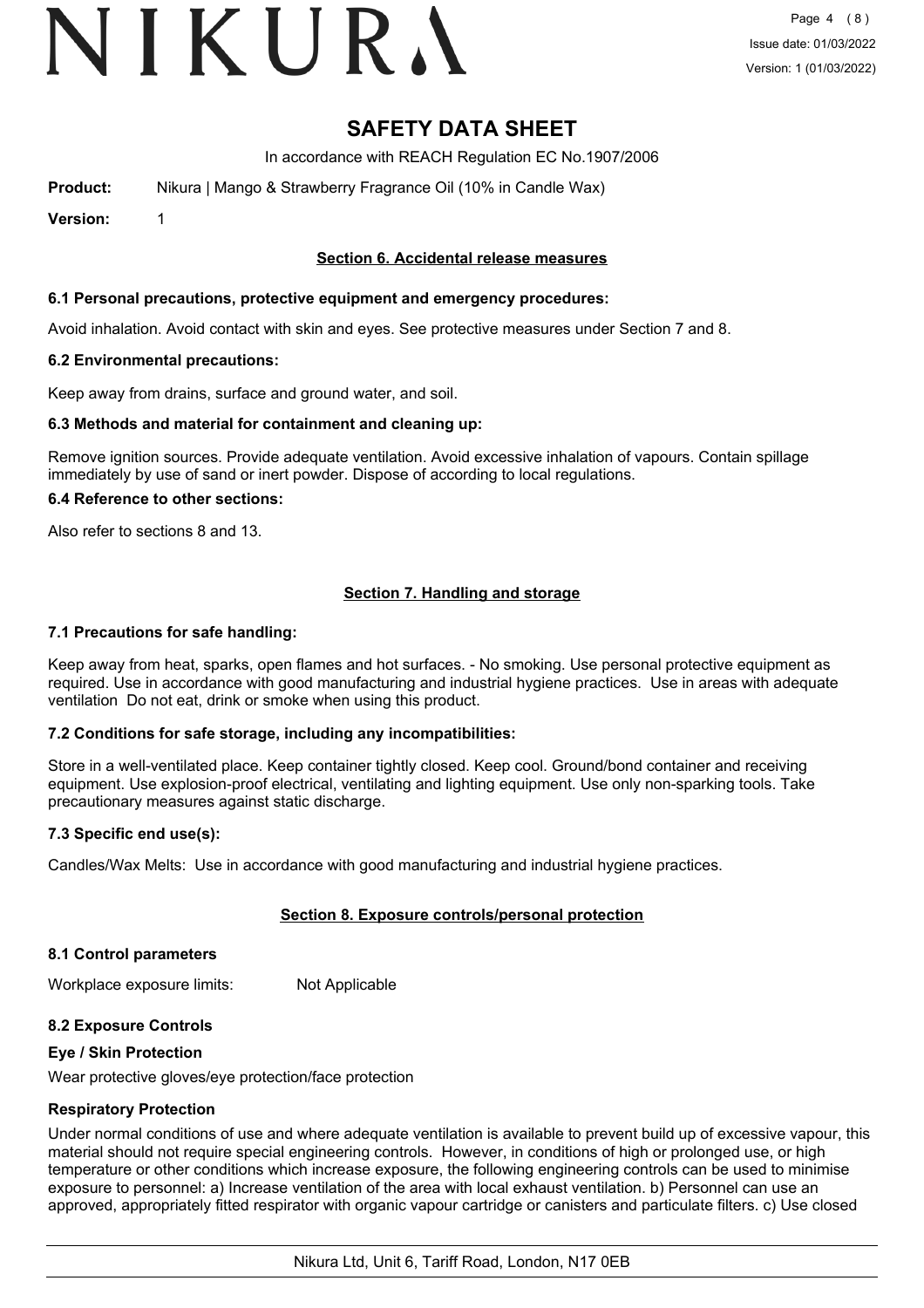## **SAFETY DATA SHEET**

In accordance with REACH Regulation EC No.1907/2006

**Product:** Nikura | Mango & Strawberry Fragrance Oil (10% in Candle Wax)

**Version:** 1

systems for transferring and processing this material.

Also refer to Sections 2 and 7.

#### **Section 9. Physical and chemical properties**

#### **9.1 Information on basic physical and chemical properties**

| Appearance:                                   | Not determined                               |
|-----------------------------------------------|----------------------------------------------|
| Odour:                                        | Not determined                               |
| <b>Odour threshold:</b>                       | Not determined                               |
| pH:                                           | Not determined                               |
| Melting point / freezing point:               | Not determined                               |
| Initial boiling point / range:                | Not determined                               |
| <b>Flash point:</b>                           | > 200 °C                                     |
| <b>Evaporation rate:</b>                      | Not determined                               |
| Flammability (solid, gas):                    | Not determined                               |
| Upper/lower flammability or explosive limits: | Product does not present an explosion hazard |
| Vapour pressure:                              | Not determined                               |
| Vapour density:                               | Not determined                               |
| <b>Relative density:</b>                      | Not determined                               |
| Solubility(ies):                              | Not determined                               |
| Partition coefficient: n-octanol/water:       | Not determined                               |
| Auto-ignition temperature:                    | Not determined                               |
| <b>Decomposition temperature:</b>             | Not determined                               |
| <b>Viscosity:</b>                             | Not determined                               |
| <b>Explosive properties:</b>                  | Not expected                                 |
| <b>Oxidising properties:</b>                  | Not expected                                 |
| 9.2 Other information:                        | None available                               |

#### **Section 10. Stability and reactivity**

#### **10.1 Reactivity:**

Presents no significant reactivity hazard, by itself or in contact with water.

#### **10.2 Chemical stability:**

Good stability under normal storage conditions.

### **10.3 Possibility of hazardous reactions:**

Not expected under normal conditions of use.

### **10.4 Conditions to avoid:**

Avoid extreme heat.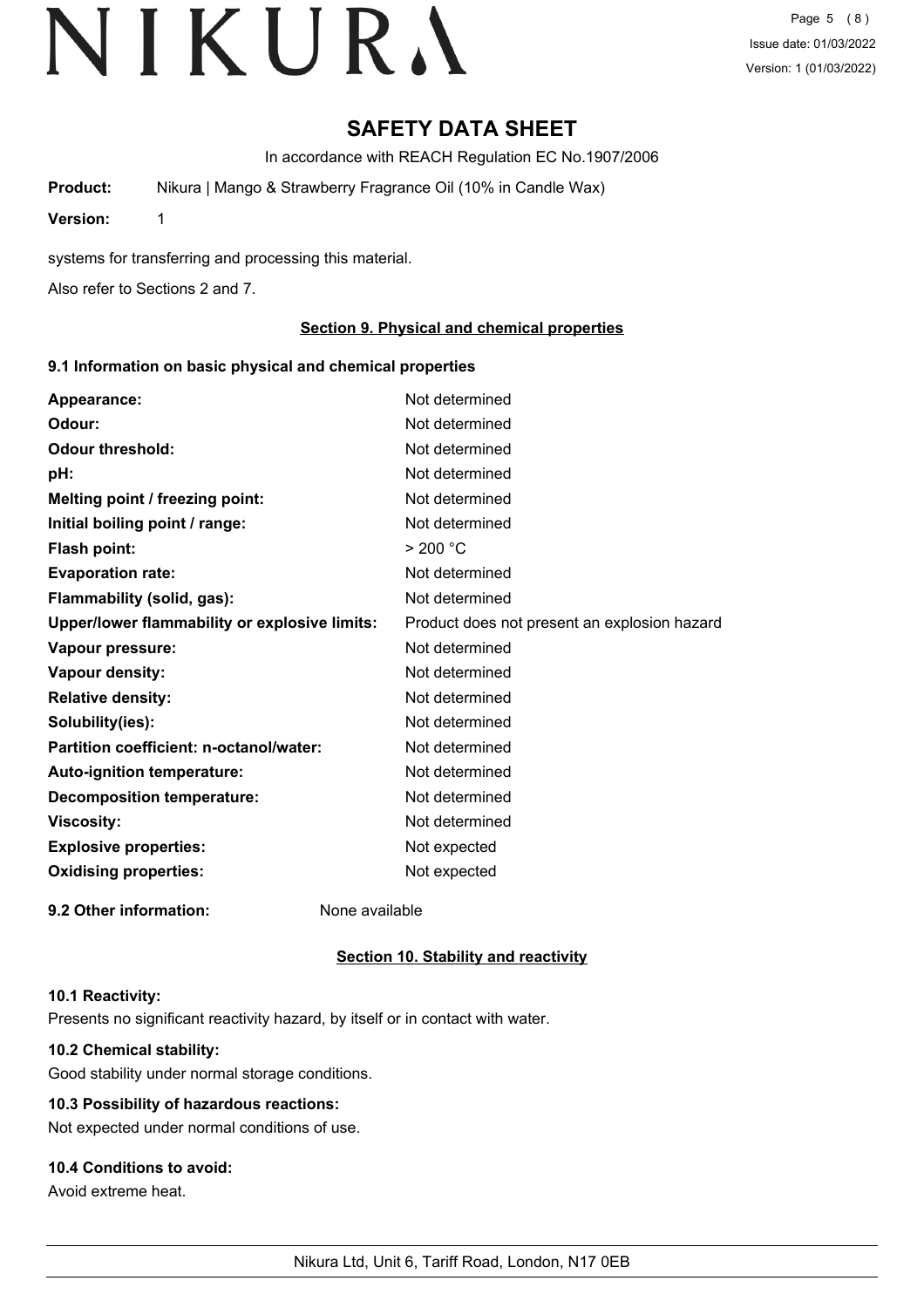## **SAFETY DATA SHEET**

In accordance with REACH Regulation EC No.1907/2006

**Product:** Nikura | Mango & Strawberry Fragrance Oil (10% in Candle Wax)

**Version:** 1

#### **10.5 Incompatible materials:**

Avoid contact with strong acids, alkalis or oxidising agents.

#### **10.6 Hazardous decomposition products:**

Not expected.

#### **Section 11. Toxicological information**

#### **11.1 Information on toxicological effects**

This mixture has not been tested as a whole for health effects. The health effects have been calculated using the methods outlined in Regulation (EC) No 1272/2008 (CLP).

| <b>Acute Toxicity:</b>                    | Based on available data the classification criteria are not met. |
|-------------------------------------------|------------------------------------------------------------------|
| <b>Acute Toxicity Oral</b>                | Not Applicable                                                   |
| <b>Acute Toxicity Dermal</b>              | Not Applicable                                                   |
| <b>Acute Toxicity Inhalation</b>          | Not Available                                                    |
| <b>Skin corrosion/irritation:</b>         | Based on available data the classification criteria are not met. |
| Serious eye damage/irritation:            | Based on available data the classification criteria are not met. |
| <b>Respiratory or skin sensitisation:</b> | Sensitization - Skin Category 1                                  |
| Germ cell mutagenicity:                   | Based on available data the classification criteria are not met. |
| Carcinogenicity:                          | Based on available data the classification criteria are not met. |
| <b>Reproductive toxicity:</b>             | Based on available data the classification criteria are not met. |
| <b>STOT-single exposure:</b>              | Based on available data the classification criteria are not met. |
| <b>STOT-repeated exposure:</b>            | Based on available data the classification criteria are not met. |
| <b>Aspiration hazard:</b>                 | Based on available data the classification criteria are not met. |

**Information about hazardous ingredients in the mixture**

Not Applicable

Refer to Sections 2 and 3 for additional information.

#### **Section 12. Ecological information**

#### **12.1 Toxicity:**

Harmful to aquatic life with long lasting effects.

| 12.2 Persistence and degradability: | Not available |
|-------------------------------------|---------------|
| 12.3 Bioaccumulative potential:     | Not available |
|                                     |               |

**12.4 Mobility in soil:** Not available

### **12.5 Results of PBT and vPvB assessment:**

This substance does not meet the PBT/vPvB criteria of REACH, annex XIII.

**12.6 Other adverse effects:** Not available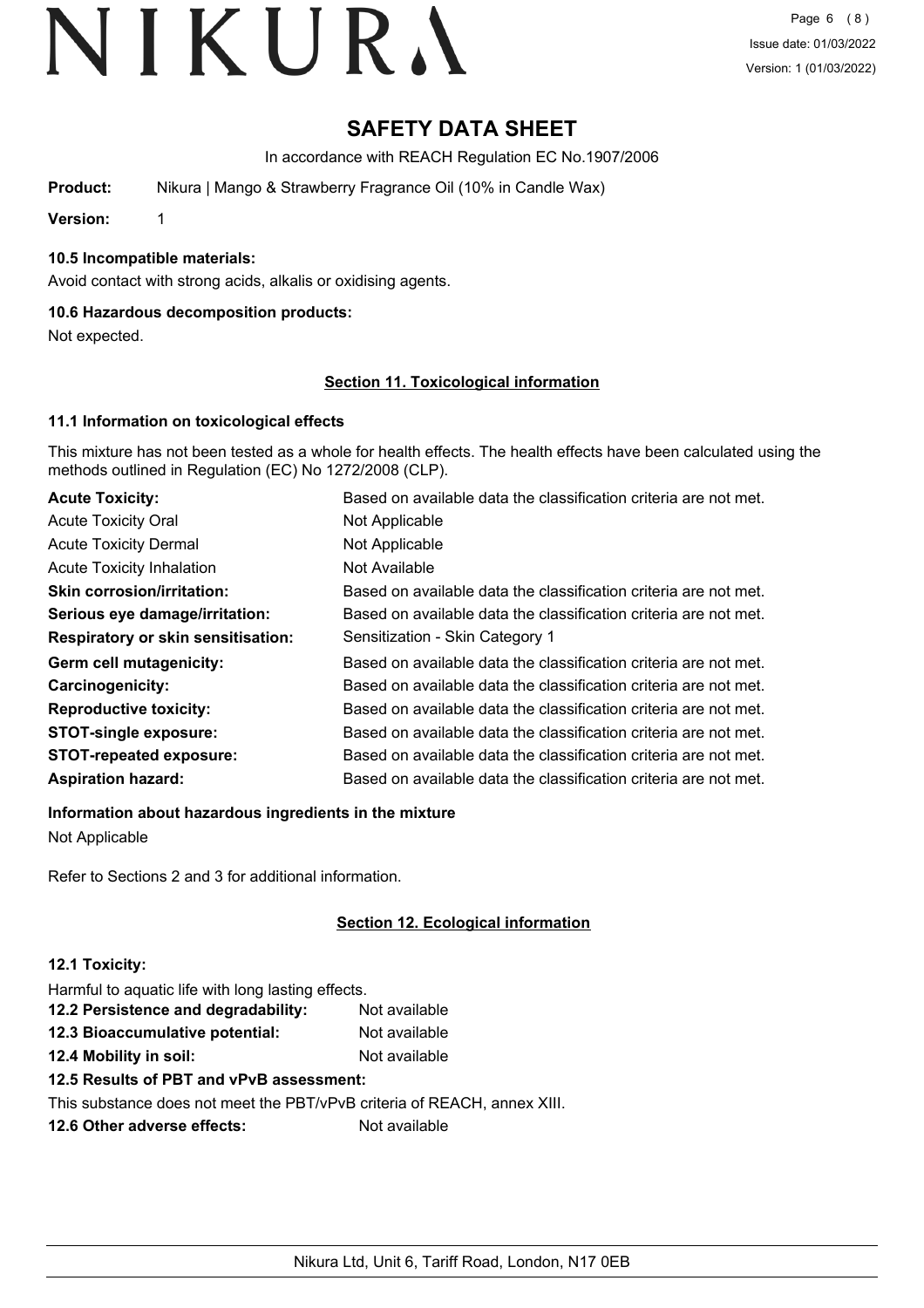## **SAFETY DATA SHEET**

In accordance with REACH Regulation EC No.1907/2006

| Product: | Nikura   Mango & Strawberry Fragrance Oil (10% in Candle Wax) |
|----------|---------------------------------------------------------------|
|----------|---------------------------------------------------------------|

**Version:** 1

#### **Section 13. Disposal considerations**

#### **13.1 Waste treatment methods:**

Dispose of in accordance with local regulations. Avoid disposing into drainage systems and into the environment. Empty containers should be taken to an approved waste handling site for recycling or disposal.

#### **Section 14. Transport information**

| 14.1 UN number:                                                               | Not classified                              |  |
|-------------------------------------------------------------------------------|---------------------------------------------|--|
| 14.2 UN Proper Shipping Name:                                                 | ۰                                           |  |
| 14.3 Transport hazard class(es):                                              | Not classified                              |  |
| <b>Sub Risk:</b>                                                              | Not classified                              |  |
| 14.4. Packing Group:                                                          | Not classified                              |  |
| <b>14.5 Environmental hazards:</b>                                            | Not environmentally hazardous for transport |  |
| 14.6 Special precautions for user:                                            | None additional                             |  |
| 14.7 Transport in bulk according to Annex II of MARPOL73/78 and the IBC Code: |                                             |  |

Not classified

#### **Section 15. Regulatory information**

#### **15.1 Safety, health and environmental regulations/legislation specific for the substance or mixture** None additional

#### **15.2 Chemical Safety Assessment**

A Chemical Safety Assessment has not been carried out for this product.

|                                 | Section 16. Other information |
|---------------------------------|-------------------------------|
| <b>Concentration % Limits:</b>  | EH C3=10.60% SS 1=32.00%      |
| <b>Total Fractional Values:</b> | EH C3=9.44 SS 1=3.13          |
| Key to revisions:               |                               |

Not applicable

#### **Key to abbreviations:**

| <b>Abbreviation</b> | <b>Meaning</b>                                                     |
|---------------------|--------------------------------------------------------------------|
| Acute Tox, 4        | Acute Toxicity - Oral Category 4                                   |
| Aquatic Acute 1     | Hazardous to the Aquatic Environment - Acute Hazard Category 1     |
| Aquatic Chronic 1   | Hazardous to the Aquatic Environment - Long-term Hazard Category 1 |
| Aquatic Chronic 2   | Hazardous to the Aquatic Environment - Long-term Hazard Category 2 |
| Aquatic Chronic 3   | Hazardous to the Aquatic Environment - Long-term Hazard Category 3 |
| Eye Irrit. 2        | Eye Damage / Irritation Category 2                                 |
| H302                | Harmful if swallowed.                                              |
| H315                | lCauses skin irritation.                                           |